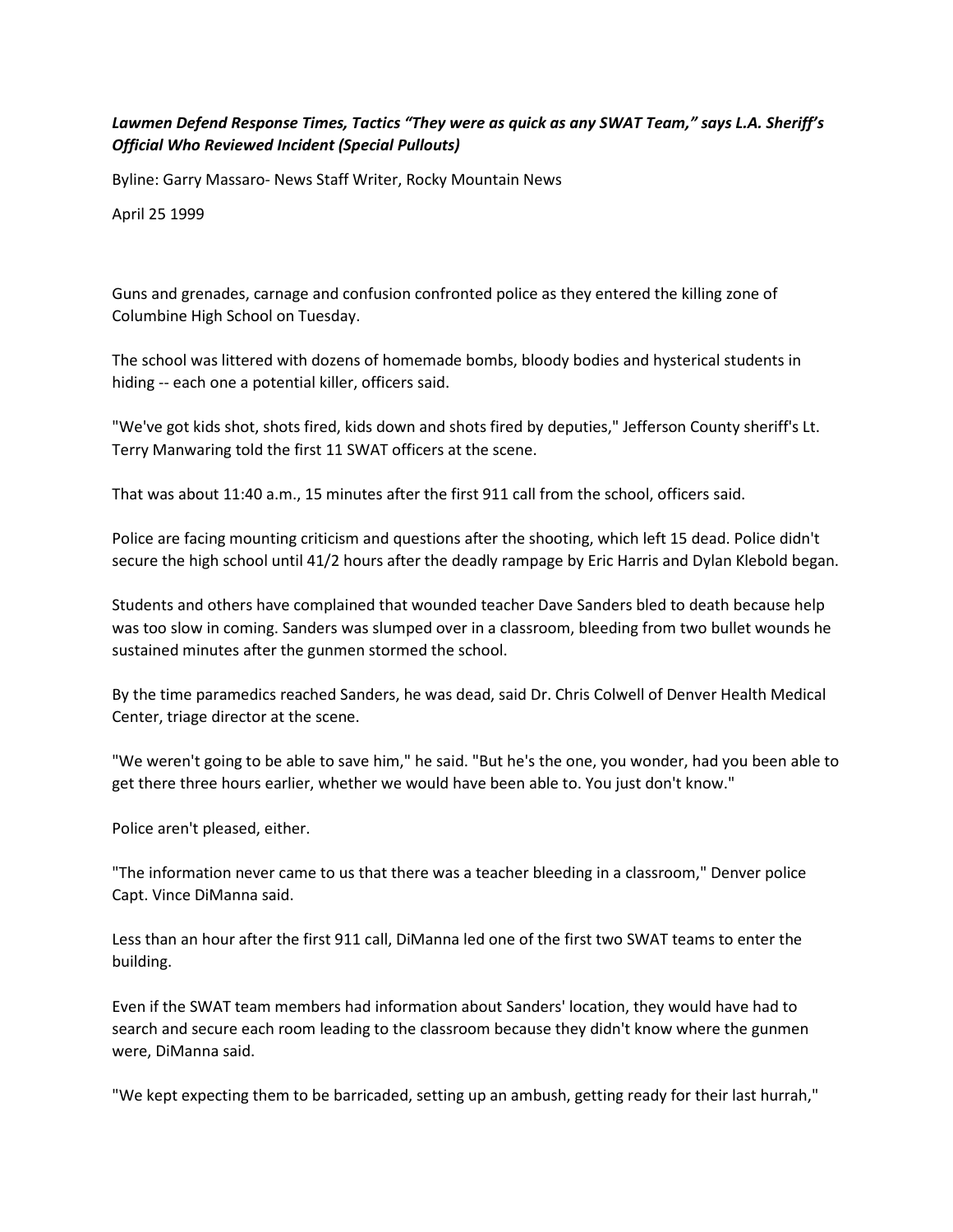DiManna said.

Police bristle at the notion that they could have acted quicker, charging toward the sound of gunfire and confronting the teen gunmen, perhaps preventing some of the deaths.

"We're not the military. We can't have collateral damage. Our job was to save the lives of as many innocent as we could," said Denver police Lt. Frank Vessa, a SWAT commander.

Los Angeles County sheriff's deputies reviewing the incident said officers followed proper procedure for securing a shooting site.

"They were as quick as any SWAT team," said Los Angeles sheriff's Sgt. Jack Ewell. "I know it's very tragic some students were killed. But from a SWAT side, we look how many they were able to save."

The confrontation for law officers began at 11:27 a.m. when Jefferson County sheriff's Deputy Neil Gardner, stationed at the school, traded shots with the gunmen.

Gardner called for help. Two other deputies arrived at 11:29. They traded shots with the killers.

Nine minutes later, Lt. Terry Manwaring, Jefferson County's SWAT commander, arrived and called for help from all Denver-area police.

Manwaring commanded the operation throughout, DiManna said.

DiManna, whose son was inside the school, arrived about 11:45 a.m.

The first SWAT officers entered the front of the school about noon. A second team led by DiManna approached the rear about the same time. DiManna's team exchanged gunfire with the killers while rescuing a wounded boy lying outside the building. They approached the building again and retrieved the body of a girl.

They entered the building on a third approach at 12:15 p.m., DiManna said. He heard no gunfire.

"But there were fire alarms going off, there was the hiss of water gushing from a pipe in the ceiling in the cafeteria," DiManna said. "So we don't know if there was additional gunfire, because we couldn't hear it."

The search through the cafeteria was slowed because of bombs.

"Most of the bombs were on the stairs," DiManna said. "Were there timers on them? Was there a trip wire running on the top of the carpet waiting for someone to shuffle his foot into it? We had to check each one.

"Then we find kids: kids hiding in walk-in coolers, kids hiding in restrooms, kids hiding in classrooms. We've got to get these kids out. They're in shock. So we have to lead them out, past the bombs. We